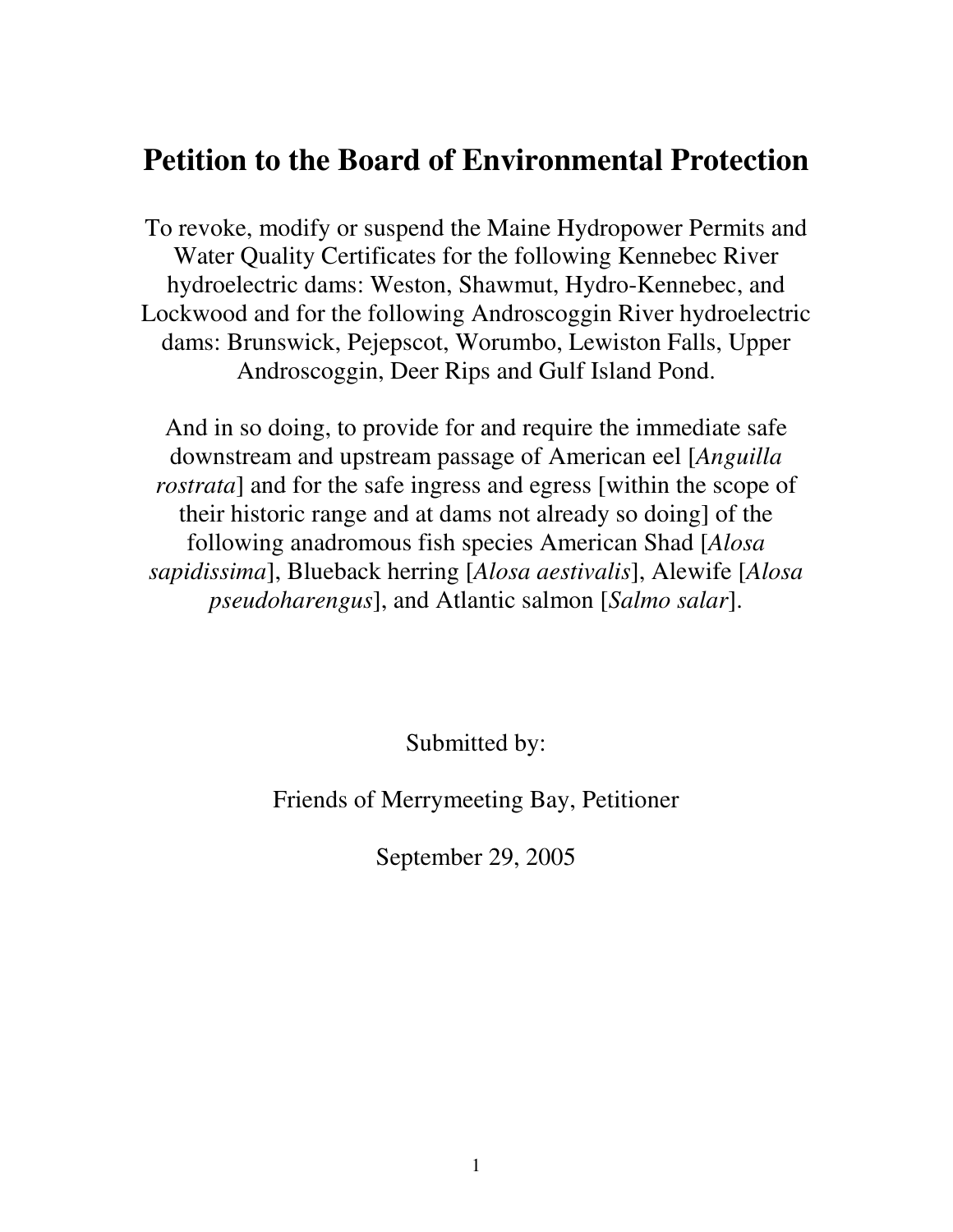## Friends of Merrymeeting Bay P.O. Box 233 Richmond, ME 04357

Mr. Matthew Scott, Chair Maine Board of Environmental Protection State House Station 17 Augusta, ME 04333-0017

September 29, 2005

Mr. Scott and members of the Board,

Friends of Merrymeeting Bay [FOMB] petitions the Board herewith to, revoke, modify or suspend the Maine Hydropower Permits and Water Quality Certificates for the following Kennebec River hydroelectric dams: Weston, Shawmut, Hydro-Kennebec, and Lockwood and for the following Androscoggin River hydroelectric dams: Brunswick, Pejepscot, Worumbo, Lewiston Falls, Upper Androscoggin, Deer Rips and Gulf Island Pond. The petitioner seeks such actions by the Board to provide for immediate safe downstream and upstream passage of American eel [*Anguilla rostrata*]. We also seek safe ingress and egress [within the scope of their historic range] for the following anadromous fish species American Shad [*Alosa sapidissima*], Blueback herring [*Alosa aestivalis*], Alewife [*Alosa pseudoharengus*], and Atlantic salmon [*Salmo salar*] and "second" the facts, requests and evidence submitted in this regard by Mr. Douglas Watts in his petition. The specifics of our petition henceforth deal with the American eel except in such situations as might be pertinent to anadromous species as well, in which case specifics shall apply to both.

The petitioner requests the Board to: **1.** Require of licensees temporary nighttime shut downs of turbines [dusk to dawn] from September 1 through November 30, 2005, along with at least temporary safe downstream passage; **2.** Require of licensees the submission to BEP, DEP, and DMR of a proposed eel [and fish where relevant] passage plan by March 1, 2006; and **3.** By no later than September 1, 2006, to require permanent eel passage consisting of either seasonal nighttime shut downs or punch plate eel excluders over intakes, both of these in combination with deep gate passage.

Pursuant to Chapter 2, §27 of the Rules of the Maine Department of Environmental Protection (Revocation, Modification or Suspension of Licenses), FOMB invokes the following sub sections in support of our petition:

**C.** The licensed activity poses a threat to human health or the environment;

[Thousands of migratory eels-and often fish-are being killed by turbine blades spinning in the only existing downstream passage.]

**D.** The license fails to include any standard or limitation legally required on the date of issuance;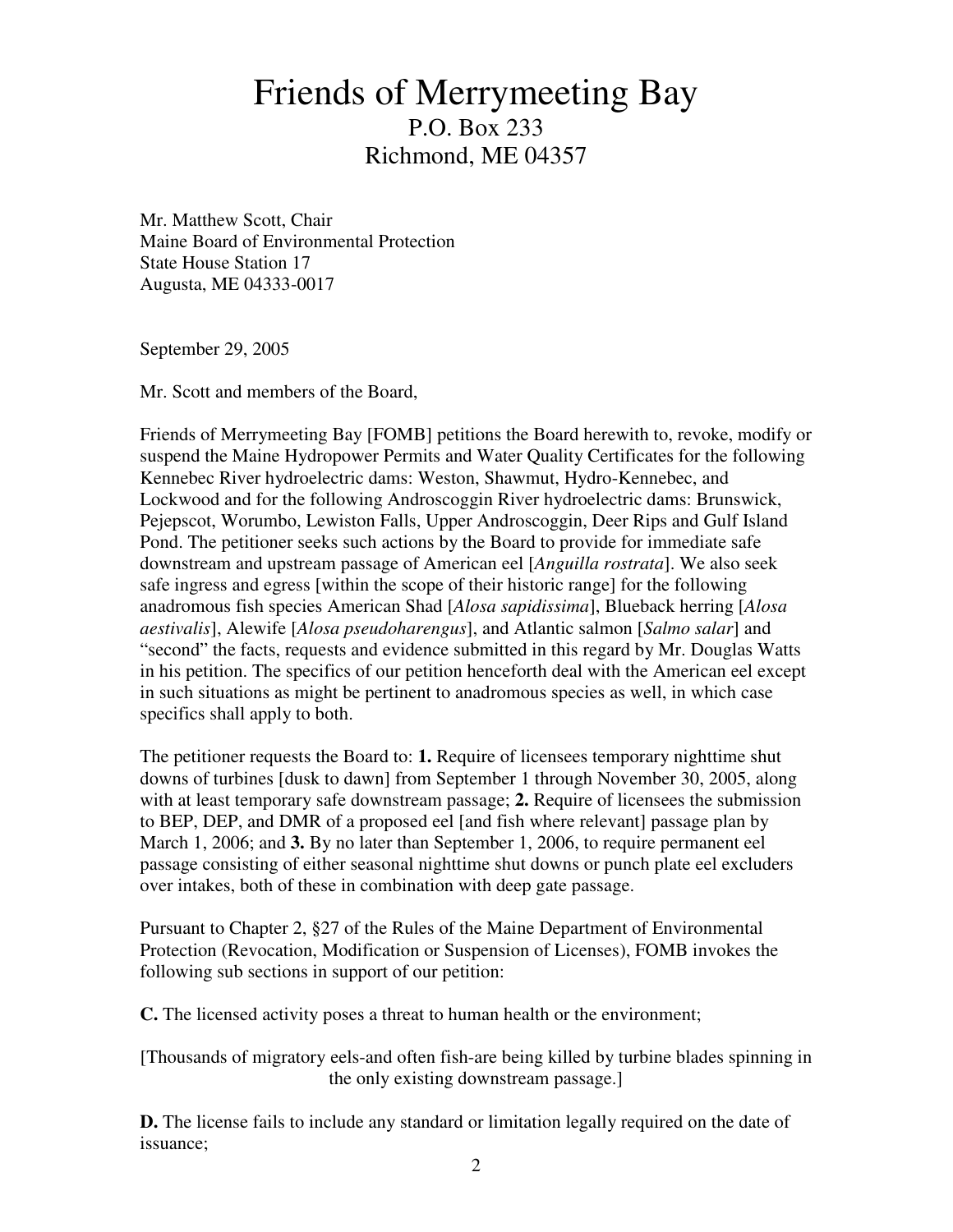[When the 401 certifications and FERC permits were updated in 1998 to incorporate the KDHG agreement there existed a mandate under the federal Clean Water Act to ensure that certified facilities complied with state water quality standards. 33 U.S.C. § 1341]

**F.** There has been a change in any condition or circumstance that requires revocation, suspension or a temporary or permanent modification of the terms of the license; and

[There is now a greater awareness and definitive documentation of the consequences of no safe downstream passage.]

**G.** The licensee has violated any law administered by the Department.

[Licensees are in violation of the Clean Water Act and Maine Water Quality Standards (38 MRSA, Sections 464 et seq.).]

*Additionally*, we hereby petition BEP to modify the above listed licenses to comply with 38 M.R.S.A. § 464(1), which requires existing hydropower facilities to implement reasonable changes that do not significantly affect existing energy generation capability and which would result in improvements in habitat and aquatic life.

**Factual Basis for Petition:** The American eel is currently under consideration for endangered species status. As some Board members may know and as Department staff know full well, the annual fall slaughter of migrating American eels has continued for quite a few years now unabated at any hydroelectric dam at which the only downstream passage is through the turbines. While some of the kills have been well documented [Benton Falls, Shawmut, Cobbeseecontee, Burnham] when downstream conditions permit; it is safe to assume that the killing occurs albeit unseen, at any dam at which there are eels upstream. As astronomer Carl Sagan has noted: "Absence of proof is not proof of absence." MDIF&W electro fishing records show eel populations well dispersed through much of Maine.

"A variety of habitat changes and losses are affecting eel abundance and distribution. Most significant is the construction of over 15,000 dams along U.S. Atlantic coastal streams which have restricted or precluded access to an estimated 84% of the species historical stream habitat. As well, high numbers of pre-spawning eels are killed passing through hydroelectric turbines during downstream migration." [SeaWeb, 2002].

Eels are catadromous. They spend most of their lives in fresh water moving to salt once to spawn and die. Young eels known as glass eels and elvers have an uncanny ability to make their way upstream against incredible odds. These eels will climb wet rocks, work their way through culverts and even get out of the river and slowly work upstream through wet grass if need be following their genetic urge. Still, it is reasonable to assume that dams block habitat access to a sizable percentage of migrating eels. Upstream, eels will develop over the next 15-50 years until an unknown signal to migrate is triggered. In these intervening years the eels have gone from a place near the lower end of the food chain to one near the top [for river dwellers] and a 750mm long migrating "silver" female can carry between 4-6 million eggs. At the time of this out-migration when all American eels attempt to return for their once-in-a-lifetime spawning run to the Sargasso Sea, the only way downstream is often through the penstocks and spinning turbine blades of our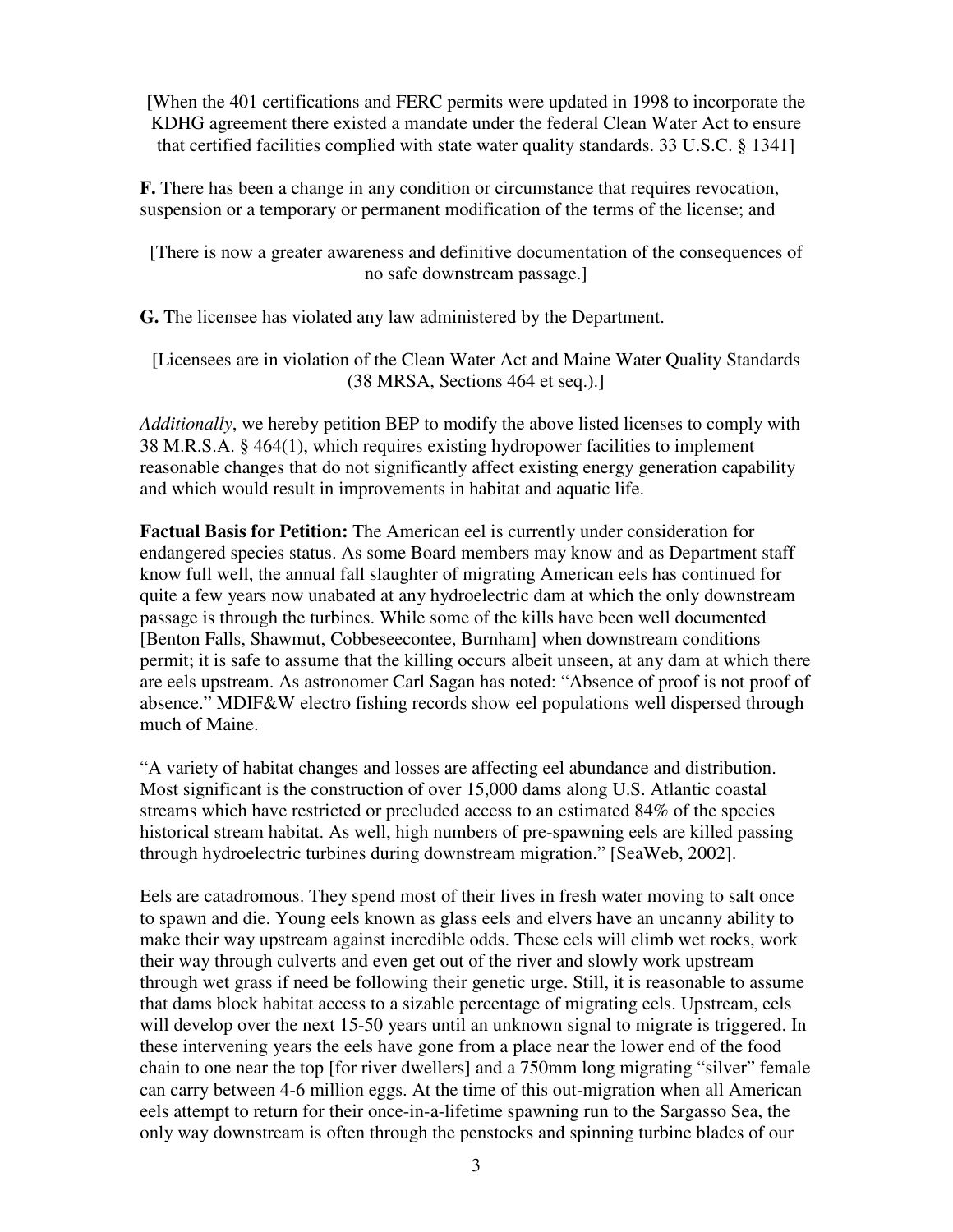hydro dams where injury/mortality estimates range as high as 100% depending on eel length, water flow, generator load, and turbine type and mode [McCleave, 2001].

We remind you that an excluder alone, while low cost, and preventing eel intake does not bring a dam into compliance with provisions of the law requiring suitable habitat for all indigenous species as it denies access to migratory routes.

As I'm sure Board members know, on February 15, 2005 the Maine Supreme Court in *S.D. Warren v. Board of Environmental Protection* decided in favor of the BEP. This decision discusses in detail the issues of *water quality certification* [rights vested in the state and may contain any appropriate requirement in the license], *discharge* [any addition to navigable waters-may reasonably be understood to include redeposit of pollutants or non-pollutants], *addition of waters* [any water that has left its natural state and been subjected to man-made control], *Clean Water Act* [designed to restore and maintain chemical, physical and biological integrity], *point source* [generally accepted that a dam is one], *designated uses and water quality criteria* [waters of sufficient quality to support indigenous fish species, *"reopeners"* [essential to the full exercise of powers specifically granted the BEP], *BEP's goal* [same as the CWA], and *BEP jurisdiction* [can supercede FERC in the application of certification conditions and approval of project changes].

In short, this Supreme Court decision gives the State the necessary legal basis with which to immediately bring a halt to the eel killing. It is very disturbing that even with legal support from the high court that the Department has remained silent and has thus far refused to issue even a notice of violation for continued killings. Both the DEP and DMR seek to take refuge behind the KHDG agreement [of which we are not a signatory] and the fact that S.D. Warren is attempting to take an appeal of their case to the US Supreme Court. The factual problems with these actions are that **1**. The Kennebec belongs to all Mainers not just those who signed the private KHDG agreement, **2.** The agreement does not outweigh existing laws, **3.** Currently, the Clean Water Act, Maine Water Quality Certification, and the State Supreme Court ruling in S.D. Warren are the laws of the land and they are not being enforced by state or federal agencies.

Adding insult to the injury of blocked migration routes [inbound, and outbound on their only spawning run] is the re-release of long sequestered toxins into the water and food chain as turbine blades chop these long-lived eels up. Dead eels FOMB recovered at Benton Falls on November 17, 2004 were sent to Texas A&M for contaminant analyses. Results indicate extraordinarily high levels of PCBs in the 21-25 year old female eels as well as elevated levels of DDT break down products and dieldrin. PCB levels in the eel tissues were typically in the 400-500 ppb range while the Fish Tissue Action Levels used to determine consumption advisories are only 11 ppb for cancer and 43 ppb for noncancer illness. Had the eels been from a river with a pulp mill on it, we would expect to find similarly elevated levels of dioxins. The full contaminant report and raw data may be found in the "cybrary" section of the FOMB web site at http://link75.org/mmb/.

These eels are full of toxins, not an unexpected situation given their longevity, habits and habitat. It is interesting to consider that eels may in fact act as excellent cleansers of our rivers and by killing them at dams we not only threaten the survival of the species and reintroduce current contaminants but we also re-introduce locally, historical toxins that are no longer manufactured or discharged. Unfortunately, when killed they attract a variety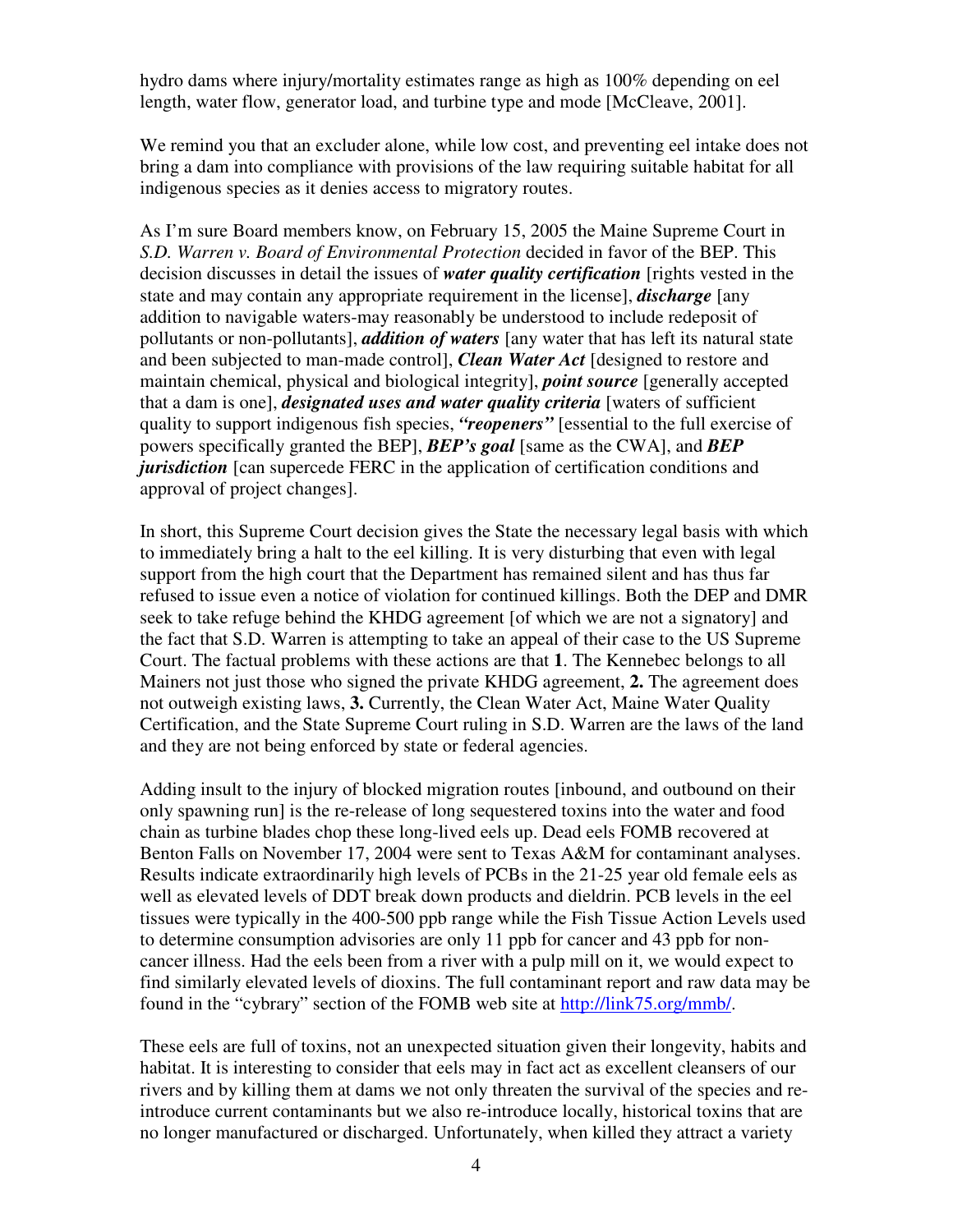of predators-mostly high end, who are already prone to high chemical body burdens. Bald eagles and osprey have been observed feeding on carcasses washed up and in the shallows and it is quite likely fish, turtles, mink and otters eat submerged toxin-filled bodies.

Annual anthropogenic eel slaughter from turbines is a problem that has been known about for a number of years in large part due to the efforts of Doug and Tim Watts and yet there has been very little effective response by regulatory agencies or dam owners. As you know, a petition has been filed to grant the American eel endangered species status and is currently under review by USFWS and NMFS. The eel has been all but extirpated from the St. Lawrence River system and numbers appear down through much of its range.

The American Eel Technical Committee of the Atlantic States Marine Fisheries Commission recommends "…closure of all directed silver eel fisheries." Because they [silvers] are "most likely to provide immediate spawning potential and subsequent recruitment to stock." [Public Information Document for Potential Changes to the Interstate Fishery Management Plan for American Eel, Atlantic States Marine Fisheries Commission, November 10, 2004]. With some turbine mortality estimates ranging from 60-100% [Monten, 1985 in McCleave, 2001] the petitioner notes that turbine mortality in Maine likely far exceeds that of "directed eel fisheries" and requests the Board act immediately to halt turbine induced mortality and provide safe ingress and egress for this catadromous species as well as migratory anadromous fish.

On page 35-36 of the new Deer Rips 401 Water Quality Certification the DEP notes that: "…pursuant to 38 MRSA Section 341-D (3), after written notice and opportunity for hearing, the Board may modify any water quality certification whenever it finds that, among other things, the approved activity poses a threat to the environment or there has been a change in any condition or circumstance that requires modification of the terms of the certification. Thus, the DEP already has statutory authority to re-open this WQC to impose new conditions regarding eels as may be warranted in the future."

The Maine Supreme Court notes in their S.D. Warren ruling the BEP's goal *to "restore and maintain the chemical, physical and biological integrity of the State's waters…"* And also: "Because water quality standards are not presently being met, the BEP may impose any conditions necessary to ensure compliance with those standards."

FOMB requests a full public hearing before the Board on this issue based on the facts above and of the "substantial public interest" involved.

Thank you for your consideration.

Sincerely,

Ed Friedman, Chair

**C.C.**  Commissioner Dawn Gallagher MDEP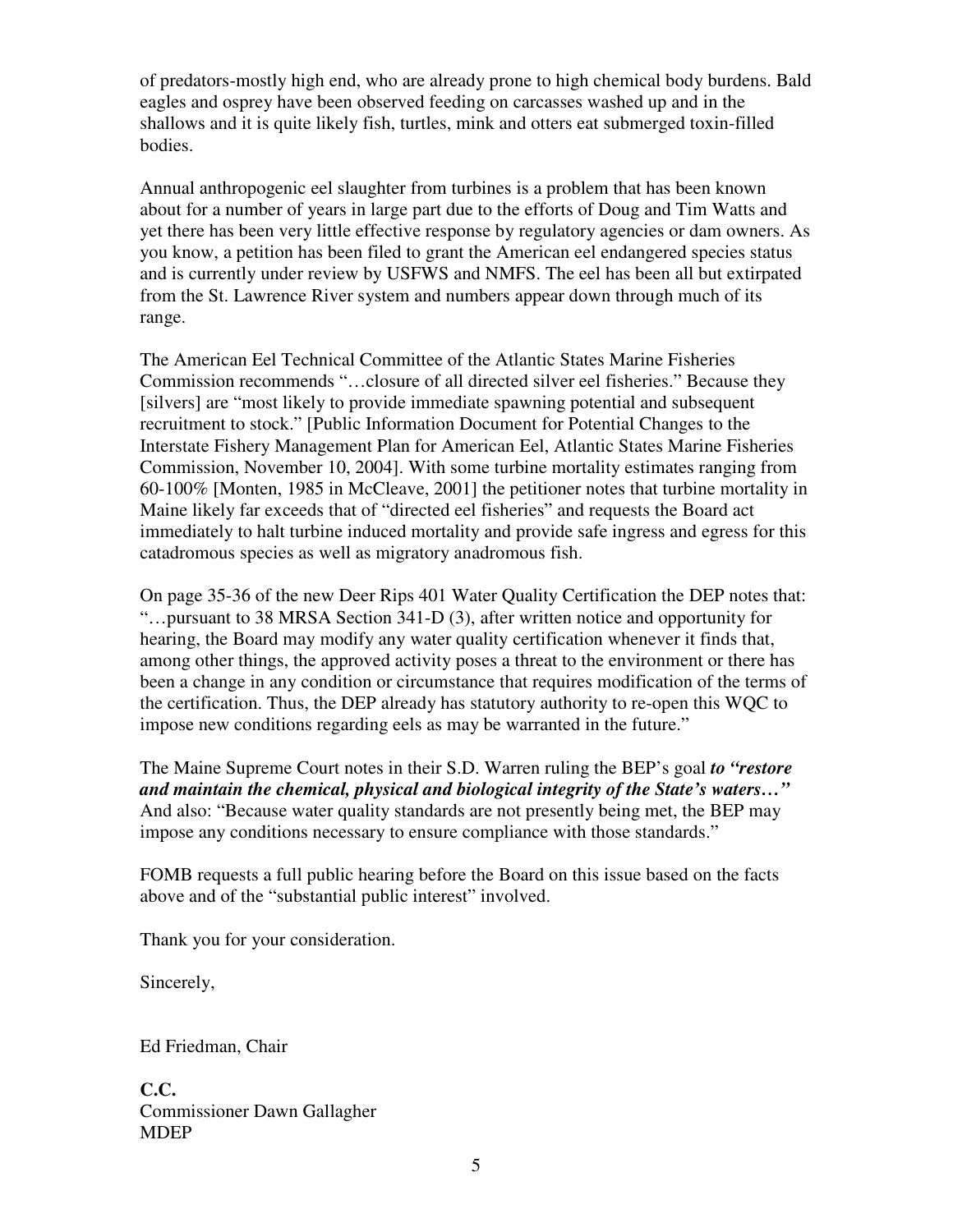State House Station 15 Augusta, ME 04333

Brian Stetson Hydro-Kennebec Project Brascan Power New England 1024 Central Street Millinocket, ME 04462

F. Allen Wiley Weston, Lockwood, Shawmut, Brunswick, Lewiston Falls, Deer Rips, and Gulf Island **Projects** FPL Energy Maine Hydro LLC 160 Capitol Street Augusta, ME 04330

Edwin Hudson Pejepscot Project Topsham Hydro Partners c/o Devine Tarbell & Associates 2710 Gateway Oaks Drive, Suite 320 Sacramento, CA 95833

Mark Issacson Worumbo Project Miller Hydro Group 148 Middle Street Portland, ME 04101

David Jones, Public Works Director Upper Androscoggin Project City of Lewiston 27 Pine Street Lewiston, ME 04240

## **Evidence that will be offered at full public hearing, in support of this petition includes but is not limited to the following:**

A. Photographs showing the effect of hydroelectric turbine passage on migratory fish in the Kennebec River drainage.

B. Kennebec River Restoration Reports by the Maine Department of Marine Resources from 1998 - 2004.

C. McCleave, J.D. 2001. Simulation of the impact of dams and fishing weirs on reproductive potential of silver-phase American eels in the Kennebec River basin, Maine. North American Journal of Fisheries Management 21:592-605.

D. American Eel Decline, SeaWeb, 2002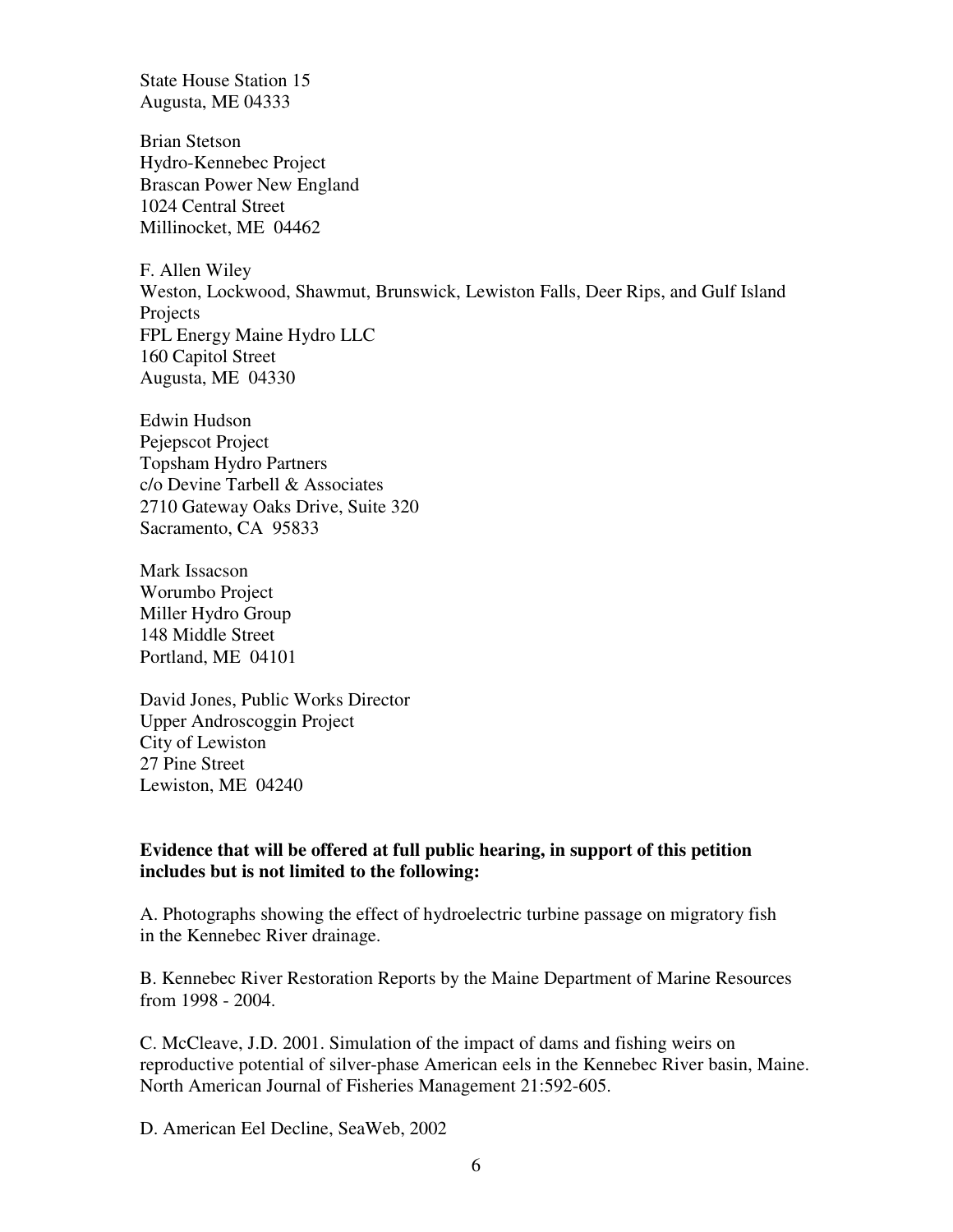E. September 3, 2003 Memorandum of Dana Murch to Maine Board of Environmental Protection re: Appeal of Department Order Approving Continuing Operation of the Presumpscot River Hydro Projects.

F. Public Information Document for Potential Changes to the Interstate Fishery Management Plan for American Eel, Atlantic States Marine Fisheries Commission, November 10, 2004

G. November 12, 2004. Petition and Appendices to the Departments of Interior and Commerce to list the American eel (*Anguilla rostrata*) as endangered under the U.S. Endangered Species Act.

H. Solomon, D. & Beach, M. December, 2004. Manual for provision of upstream migration for eel & elver. Science Report # SCO200075/SR2. Environment Agency UK

I. June 17, 2005 letter of Dana Murch, Maine Department of Environmental Protection, to Douglas Watts, Steve Hinchman and Naomi Shalit.

J. July 1, 2005 letter of Douglas Watts, Friends of the Kennebec Salmon, to Maine DEP Commissioner Dawn Gallagher.

K. July 6, 2005. Federal Register Notice of the U.S. Dept. of Interior initiating a status review of the American eel under the U.S. Endangered Species Act.

L. Legal Briefs filed by State of Maine re: S.D. Warren v. Board of Environmental Protection (2005 ME 27).

M. Maine Supreme Judicial Court, Reporter of Decisions: S.D. Warren v. BEP [2005 ME 27].

N. July 29, 2005 FOMB letter to Commissioner Dawn Gallagher requesting seasonal 2004 temporary nighttime turbine shut downs.

O. August 22, 2005 Comments of Friends of Merrymeeting Bay to the USFWS in support of proposed American eel listing.

P. September 6, 2005 Letter from Andrew Fisk, MDEP to William Rodgers, Benton Falls Associates.

Q. September 12, 2005 FERC letter to William Rodgers, Benton Falls Associates.

R. September 2005 Petition of Douglas Watts to the BEP for modification of water quality certificates of Kennebec dams.

S. Maine Department of Inland Fisheries and Wildlife electro-fishing sampling records.

T. Eel fecundity by length and weight. Chelminski, M. and Friedman, E. September, 2005 [after USFWS & McCleave].